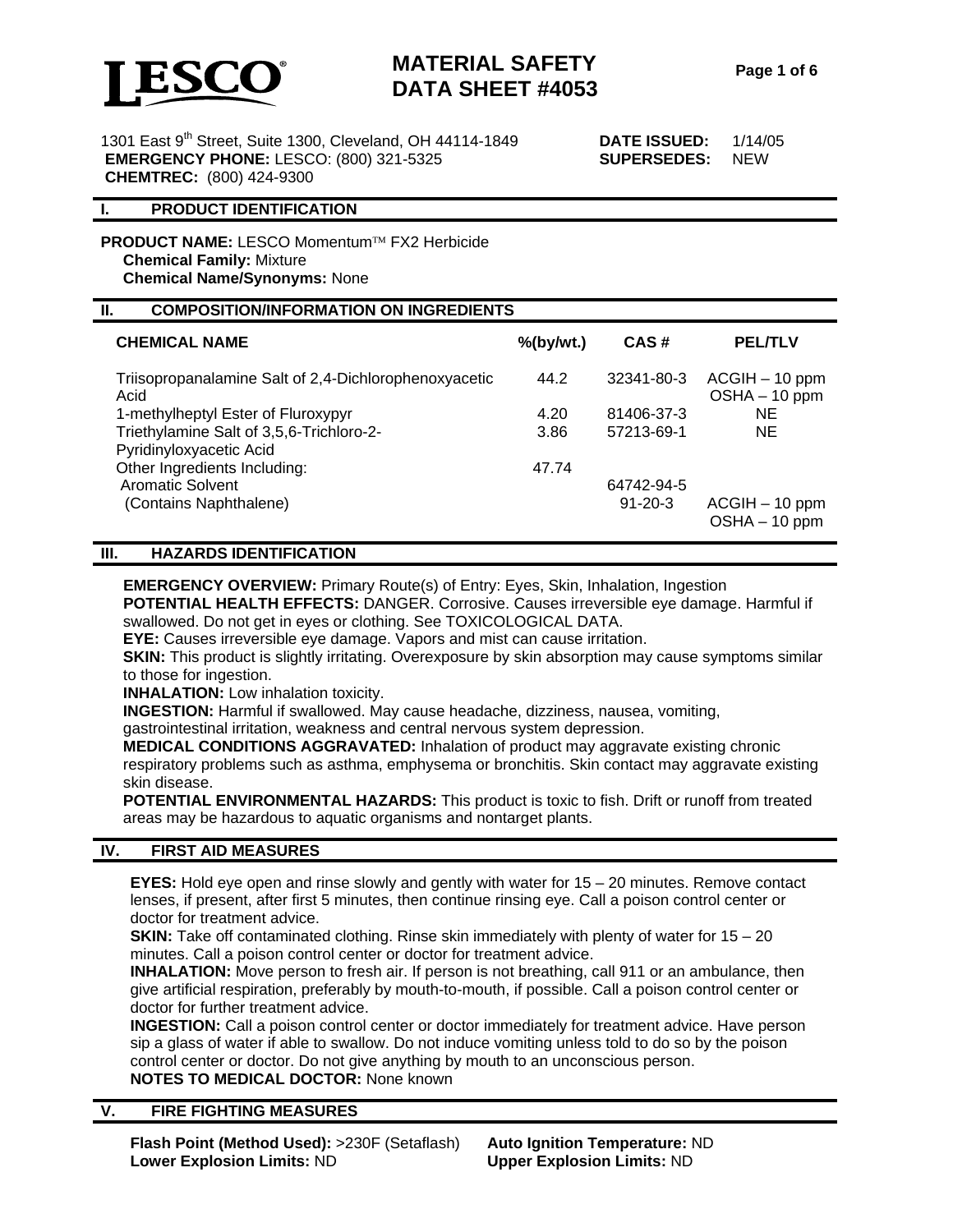

| <b>NFPA/HMIS Rating: Health: 2</b>                                                                 |  |                                | Fire: 1 | Reactivity: 0                     |  |                            |  |  |
|----------------------------------------------------------------------------------------------------|--|--------------------------------|---------|-----------------------------------|--|----------------------------|--|--|
| <b>EXTINGUISHING MEDIA:</b> $\vert x \vert$ Foam (large fire)                                      |  |                                |         | Alcohol Foam                      |  | $x \mid CO_2$ (small fire) |  |  |
|                                                                                                    |  | x Dry Chemical<br>(small fire) |         | x   Water Spray<br>  (large fire) |  | <b>Other</b>               |  |  |
| FVBLOCION ULTIRDO. Il watan in wand ta finkt fina an anal agatainana santain mwaffi waing dilega t |  |                                |         |                                   |  |                            |  |  |

**EXPLOSION HAZARDS:** If water is used to fight fire or cool containers, contain runoff, using dikes to prevent contamination of water supplies. Dispose of fire control water later.

**FIRE FIGHTING PROCEDURES:** Firefighters should wear NIOSH/MSHA approved self-contained breathing apparatus and full fire-fighting turn out gear. Dike area to prevent runoff and contamination of water sources. Dispose of fire control water later.

**HAZARDOUS COMBUSTION PRODUCTS:** Under fire conditions, may produce gases such as hydrogen chloride, nitrogen oxides, and carbon oxides.

### **VI. ACCIDENTAL RELEASE MEASURES**

### **RELEASE NOTES:**

Wear appropriate protective gear for the situation. Prevent material from entering public sewer systems or any waterways. Do not flush to drain. Large spills to soil or similar surfaces may necessitate removal of topsoil. The affected area should be removed and placed in an appropriate container for disposal. Dike spill using absorbent or impervious materials such as earth, sand or clay. Collect and contain contaminated absorbent and dike material for disposal. Pump any free liquid into an appropriate closed container. Collect washings for disposal. Decontaminate tools and equipment following cleanup. See DISPOSAL CONSIDERATIONS for more information. Large spills may be reportable to the National Response Center (800-424-8802) and to state and/or local agencies.

## **VII. HANDLING AND STORAGE**

### **GENERAL PROCEDURES:**

Handling: Do not get in eyes or on clothing. Users should wash hands, face, and arms with soap and water before eating, drinking, chewing gum, using tobacco or using the toilet. Remove clothing immediately if pesticide gets inside. Then wash thoroughly and put on clean clothing. Remove Personal Protective Equipment (PPE) immediately after handling this product. Wash the outside of gloves before removing. As soon as possible, wash thoroughly and change into clean clothing. If the container is over one gallon and less than five gallons, then persons engaged in open pouring of the product must also wear coveralls or a chemical-resistant apron. If the container is five gallons or more in capacity, do not open pour product from the container. A mechanical system (such as a probe and pump or spigot) must be used for transferring the contents of the container. If the contents of a non-refillable pesticide container are emptied, the probe must be rinsed before removal. Storage: Always store pesticides in a secured warehouse or storage building. Do not store near open containers of herbicides and other pesticides, fertilizer or seed. Protect from freezing. Store at temperatures above 25F. If allowed to freeze, remix before using. This does not alter the product. Containers should be opened in well-ventilated areas. Keep container tightly sealed while not in use. Do not stack cardboard cases more than two pallets high. Do not store near open containers of fertilizer, seed, or other pesticides. Do not contaminate water, food or feed by storage and disposal. **OTHER PRECAUTIONS:** Keep out of reach of children.

## **VIII. EXPOSURE CONTROLS/PERSONAL PROTECTION**

**ENGINEERING CONTROLS:** Where engineering controls are indicated by specific use conditions or a potential for excessive exposure, use local exhaust ventilation at the point of generation. **PERSONAL PROTECTION EQUIPMENT:**

**EYES AND FACE:** To avoid contact with eyes, wear face shield, goggles or safety glasses with front, brow and temple protection. Emergency eyewash should be readily available to the work area.

**RESPIRATORY:** Not normally required. If vapors or mists exceed acceptable levels, wear NIOSH approved air-purifying respirator with cartridges/canisters approved for use against pesticides. **GLOVES:** Chemical resistant gloves made of materials such as nitrile. Thoroughly wash the outside of gloves with soap and water prior to removal. Inspect regularly for leaks.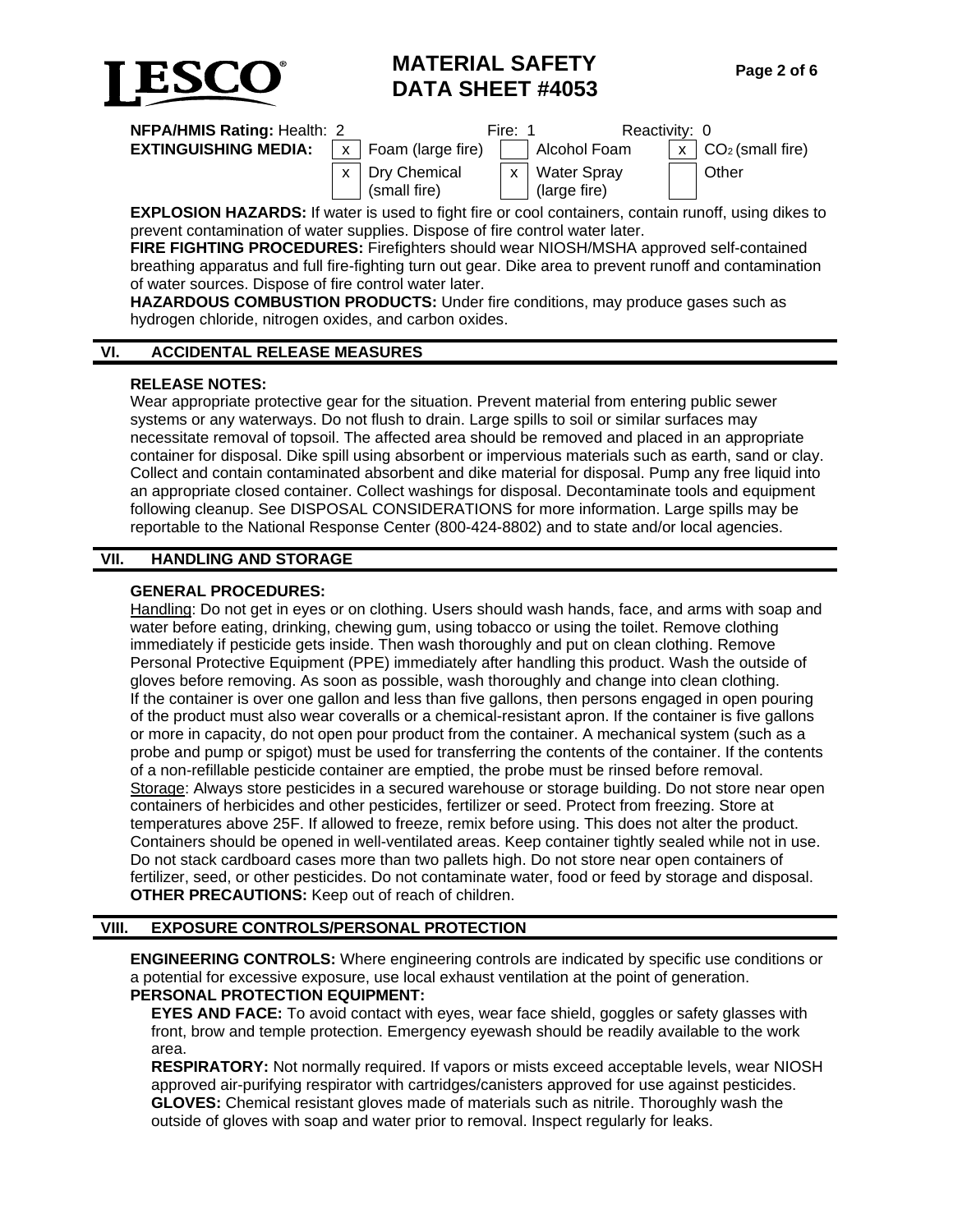

**PROTECTIVE CLOTHING:** To avoid contact with skin, long pants, long-sleeved shirt, socks, shoes. When open pouring the product, also wear coveralls or a chemical-resistant apron. An emergency shower should be readily accessible to the work area.

**WORK HYGENIC PRACTICES:** Personal hygiene is an important work practice. Exposure control measures and the following general measures should be taken when working with or handling this material: Do not store, use and/or consume foods, beverages, tobacco products, or cosmetics in areas where this material is stored. Wash hands and face carefully before eating, drinking, using tobacco, applying cosmetics or using the toilet.

**COMMENTS:** Emergency eyewash stations should be readily available to the work area.

#### **IX. PHYSICAL AND CHEMICAL PROPERTIES**

**BOILING POINT:** ND **SPECIFIC GRAVITY:** 1.172 G/CC @ 25C **MELTING POINT:** NA **EVAPORATION RATE:** ND **VAPOR DENSITY (air = 1):** ND **VAPOR PRESSURE:** ND **ODOR:** Mild, amine-like odor **SOLUBILITY IN WATER:** Soluble **APPEARANCE:** Amber colored liquid **PERCENT VOLATILE:** No Data **pH:** 6.7 (1% solution) **DENSITY (lbs./gal):** 9.763

#### **X. STABILITY AND REACTIVITY**

**CONDITIONS TO AVOID:** Excessive heat. Do not sore near heat or flames. **STABILITY:** Stable **POLYMERIZATION:** Will not occur **INCOMPATIBLE MATERIALS:** Strong oxidizing agents; bases and acids **HAZARDOUS DECOMPOSITION PRODUCTS:** Under fire conditions, may produce gases such as hydrogen chloride, nitrogen oxides, and carbon oxides

#### **XI. TOXICOLOGICAL INFORMATION**

**Data from laboratory studies conducted on a similar, but not identical, formulation.** 

**EYE EFFECTS:** (Rabbits, 3): Severe irritant; FIFRA Category I **SKIN EFFECTS:** (Rabbits, 3): Slight irritant; FIFRA Category IV **DERMAL LD50:** (Rat): >5,000 mg/g; FIFRA Category IV **ORAL LD50:** (Rat, female): 1750 mg/kg; FIFRA Category III **INHALATION LC50:** (Rat, 4-hr): >2.06 mg/L; FIFRA Category IV **SENSITIZATION:** (Guinea Pig): Not a contact sensitizer following repeated skin exposure **ACUTE EFFECTS FROM OVEREXPOSURE:** Causes irreversible eye damage. Harmful if

swallowed. Do not get in eyes or clothing

**CHRONIC EFFECTS FROM OVEREXPOSURE:** Repeated overexposure to phenoxy herbicides may cause effects to liver, kidneys, blood chemistry, and gross motor function. Rare cases of peripheral nerve damage have been reported, but extensive animal studies have failed to substantiate these observations, even at high doses for prolonged periods. Excessive exposure to Triclopyr may cause liver or kidney effects.

**CARCINOGENICITY:** The International Agency for Research on Cancer (IARC) lists exposure to chlorophenoxy herbicides as a class 2B carcinogen, the category for limited evidence for carcinogenicity in humans. However, more current 2,4-D lifetime feeding studies in rats and mice did not show carcinogenic potential. The U. S. EPA has given 2,4-D a Class D classification (not classifiable as to human carcinogenicity). Neither Fluroxypyr nor Triclopyr caused cancer in laboratory animal studies. The hydrocarbon component may contain naphthalene, which is listed by IARC as a class 2B and the U.S. National Toxicology Program as reasonably anticipated to be a human carcinogen.

**IARC:** Chlorophenoxy Herbicides – 2B Naphthalene – 2B

**NTP:** Chlorophenoxy Herbicides – Not Listed Naphthalene – Yes\* (Reasonably

anticipated to be a human carcinogen)

**OSHA:** Not listed

**OTHER:** California Proposition 65 – this product contains chemicals known to the State of California to cause cancer or birth defects or other reproductive harm: Naphthalene (91-20-3)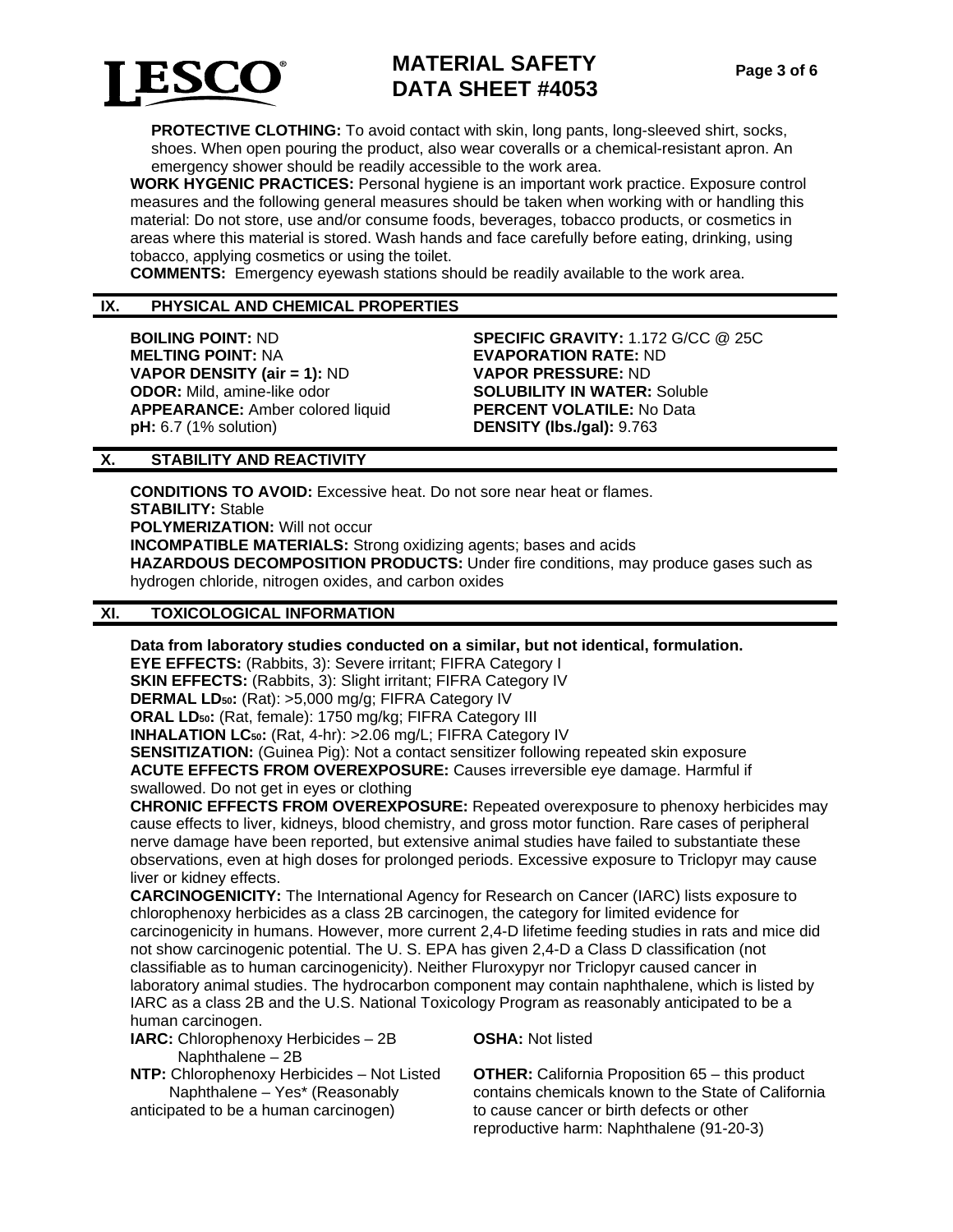

**REPRODUCTIVE TOXICITY:** No impairment of reproductive function attributable to 2,4-D have been noted in laboratory animal studies. In animal studies, Fluroxypyr has been shown not to interfere with reproduction. For triclopyr, in laboratory animal studies, effects on reproduction have been seen only at does that produced significant toxicity to the parent animals.

**DEVELOPMENTAL TOXICITY:** Studies in laboratory animals with 2,4-D have shown decreased fetal body weights and delayed development in the offspring at doses toxic to mother animals. Fluroxypyr did not cause birth defects in animals; other effects were seen in the fetus only at doses which caused toxic effects in the mother. For triclopyr, birth defects are unlikely.

**GENOTOXICITY:** There have been some positive and some negative studies, but the weight of evidence is that 2,4-D is not mutagenic. Neither Fluroxypyr nor triclopyr demonstrated mutagenic effects in animal studies.

## **XII. ECOLOGICAL INFORMATION**

**ENVIRONMENTAL DATA:** This product is toxic to fish. Drift or runoff from treated areas may be hazardous to aquatic organisms and nontarget plants. Do not apply directly to water, or to areas where surface water is present or to intertidal areas below the man high water mark. Do not apply when weather conditions favor drift from target area. Clean and rinse spray equipment using soap or detergent and water, and rinse thoroughly before reuse for other spraying. When cleaning equipment, do not pour washwater on the ground; spray or drain over a large area away from wells and other water sources. Do not contaminate water when disposing of equipment washwaters. Do not apply this product through any type of irrigation system. Do not contaminate water used for irrigation or domestic purposes.

Most cases of groundwater contamination involving phenoxy herbicides such as 2,4-D have been associated with mixing/loading and disposal sites. Caution should be exercised when handling these herbicides at such sites to prevent contamination of groundwater supplies. Use of closed systems for mixing or transferring this pesticide will reduce the probability of spills. Placement of the mixing/loading equipment on an impervious pad to contain spills will help prevent groundwater contamination.

**ENVIRONMENTAL FATE:** In laboratory and field studies, TIPA Salt of 2,4-D Acid salt rapidly dissociated to parent acid in the environment. The typical half-life of the resultant 2,4-D acid ranged from a few days to a few weeks. Fluroxypyr has a hydrolysis half-life of 12.8 to 16.5 hours. Under aerobic and anaerobic soil conditions, the half-life for Fluroxypyr is 7 days. The Bioconcentration potential for triclopyr is low and biodegradation under aerobic static laboratory conditions is high.

### **ECOTOXICOLOGICAL INFORMATION:**

Data on TIPA Salt of 2,4-D Acid Bluegill Acute  $LC_{50}$ : 432 mg/l Rainbow Trout Acute LC<sub>50</sub>: 317 mg/l Daphnia Acute LC<sub>50</sub>: 748mg/l Pink Shrimp Acute LC<sub>50</sub>: 744 mg/l Tidewater Silverside Acute LC<sub>50</sub>: 376 mg/l Growth Inhibition  $EC_{50}$  Green Algae: 103 mg/l \*Data on Fluroxypyr 1-methylheptyl Ester: Acute  $LC_{50}$  Blue Gill: above water solubility Acute  $LC_{50}$  Rainbow Trout: above water solubility Acute Immobilization  $EC_{50}$  Daphnia Magna: >499 ug/l Bobwhite Quail Acute Oral  $LD_{50}$ : >2,000 mg/kg Mallard Duck Acute Oral  $LC_{50}$ : >2,000 mg/kg \*Fluroxypyr 1-methylheptyl Ester is highly insoluble in water Data on Triclopyr triethylamine salt Rainbow Trout Acute LC<sub>50</sub>: 400 mg/l Channel Catfish Acute  $LC_{50}$ : 446 mg/l Pink Shrimp Acute  $LC_{50}$ : 895 mg/l Growth Inhibition  $EC_{50}$  Green Algae: 45 mg/l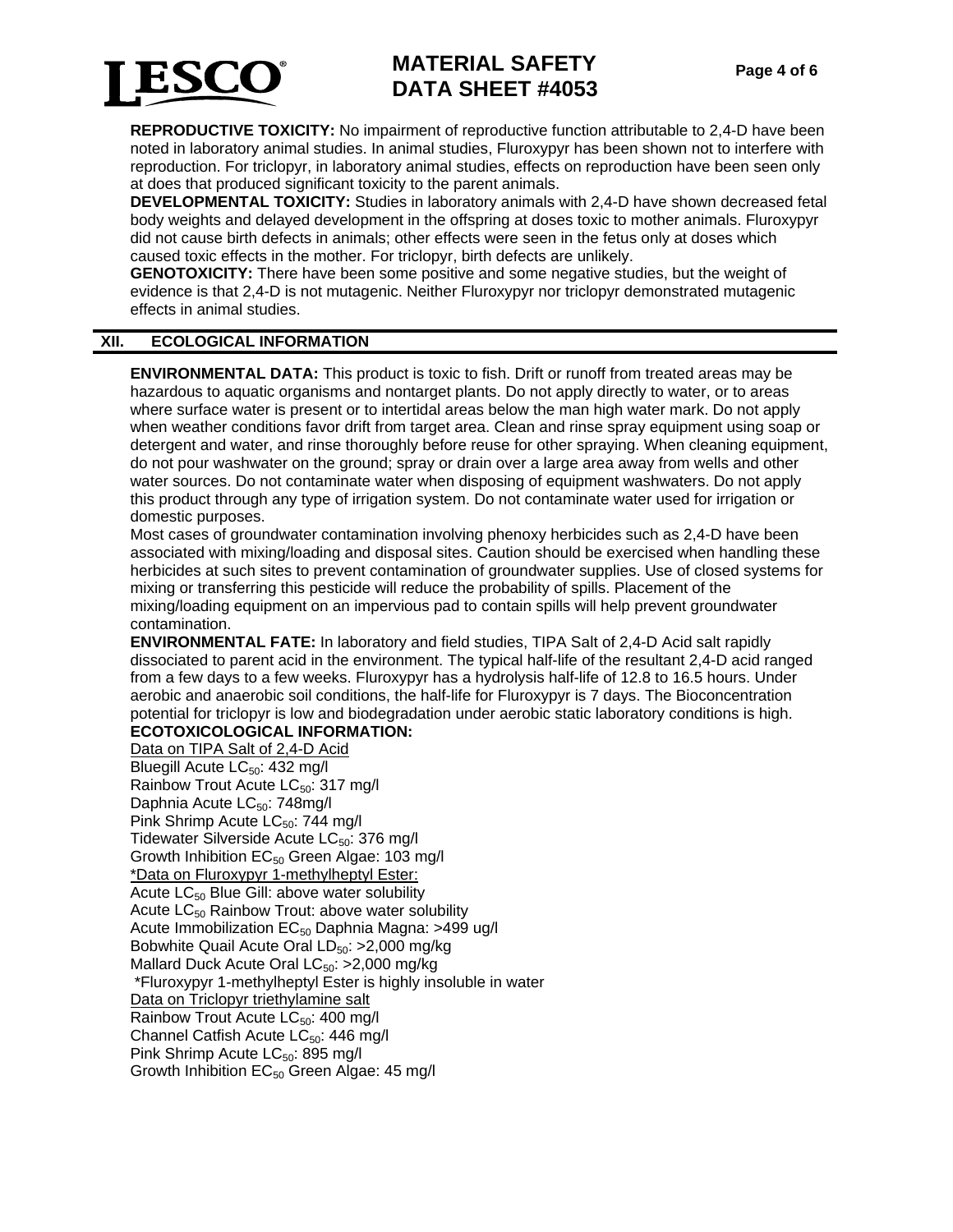

#### **XIII. DISPOSAL CONSIDERATIONS**

**DISPOSAL METHODS:** Do not contaminate water, foodstuffs, feed or seed by storage or disposal. **Product:** Pesticide wastes are acutely hazardous. If container is damaged or if pesticide has leaked, contain all spillage. Absorb and clean up all spilled material with granules or sand. Place in a closed, labeled container for proper disposal. Improper disposal of excess pesticide, spray mixtures, or rinsate is a violation of Federal law and may contaminate groundwater. If these wastes cannot be disposed of by use according to label instructions, contact your State Pesticide or Environmental Control Agency, or the Hazardous Waste representative at the nearest EPA Regional Office for guidance.

**Container:** Triple rinse (or equivalent). Then offer for recycling or reconditioning, or puncture and dispose of in a sanitary landfill, or by other procedures approved by State and local authorities. Plastic containers are also disposable by incineration, or if allowed by State and local authorities, by burning. If burned, stay out of smoke.

#### **XIV. TRANSPORTATION INFORMATION:**

#### **DOT Transportation:**

Less than 30 gals = Not Regulated **Proper Shipping Name:** Less than 30 gal: COMPOUND, WEED KILLING, LIQUID, NOT **DOT** REGULATED More than 30 gal drum: **RQ ENVIRONMENTALLY HAZARDOUS SUBSTANCES, Liquid, N.O.S. (2,4-D SALT), 9, UN3082, III**  Emergency Response Guidebook Number: 171 **Hazard Class: 9 ID NO.: 3082 U.S. Surface Freight Class: 20 Reportable Quantity (RQ):** More than 30

**HM 181 Shipping Name:** NA

gal drum = Acetic Acid (94-75-7) 100 lbs

#### **XV. REGULATORY INFORMATION – UNITED STATES**

**SARA TITLE III (SUPERFUND AMENDMENTS AND REAUTHORIZATION ACT): SEC 311/312: Y Immediate (Acute Health) Y Delayed (Chronic Health) N Fire N Sudden Release of Pressure N Reactivity SEC 302 (Extremely Hazardous Substance):** NA **SEC 304 (Emergency Release Notification):** NA **RCRA Waste Code:** Acetic Acid, (2,4-Dichlorophenoxy)- (CAS #94-75-7) U240 Naphthalene (CAS #91-20-3) U165 **SEC 313 (Toxic Chemicals):** Acetic Acid, (2,4-Dichlorophenoxy)- (CAS #94-75-7), 23.70% equivalent by weight in product Triclopyr Triethylammonium Salt (CAS #57213-69-1), 3.86% by weight in product Naphthalene (CAS #91-20-3), 0.20% by weight in product **CERCLA RQ:**  Acetic Acid, (2,4-Dichlorophenoxy)- (CAS #94-75-7) 100 lbs Naphthalene (CAS #91-20-3) 100 lbs **CAA RQ:** Not listed

#### **EPA Registration No.:** 228-447-10404

NOTE: NA=Not Applicable; ND=Not Determined; NE=Not Established